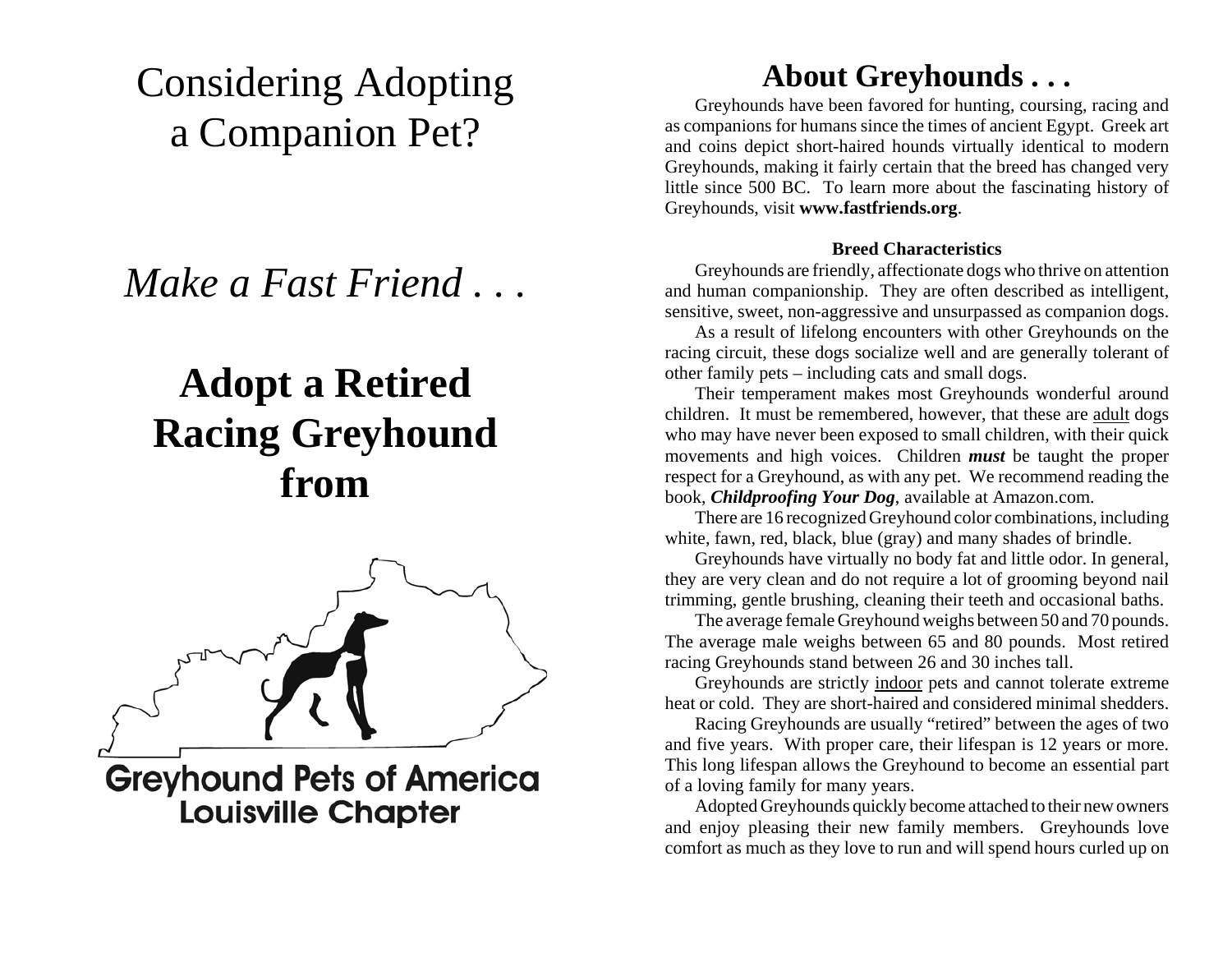a soft bed. If allowed, most Greyhounds enjoy sleeping with their new owners – if not in the same bed, certainly in the same room.

Housebreaking is usually easy since they have been taught to keep their kennels clean. If a newly-adopted Greyhound is let out frequently, if the owner has a fenced yard and if the dog is walked frequently for the first few days in a new home, he or she will soon learn to relieve him/herself outside and to keep its new home clean.

Unless in the house or in a securely fenced area, Greyhounds **MUST ALWAYS BE KEPT ON A LEASH**. There can beno exceptions to this rule. GPA/Louisville does not require adopters to have fenced yards but if you do not have a fenced yard, you must make a long-term commitment to walking your dog several times a day – rain or shine.

Greyhounds are sighthounds. They hunt by sight, not scent. For the last 6,000 years, they have been bred to hunt by outrunning their prey. With their excellent eyesight, any moving object (a small animal, a leaf, etc.) in the distance can trigger the dog's instinct to chase at speeds of up to 45 miles per hour. Oblivious to traffic and distance, this highspeed, frenzied chase can easily end in tragedy.

#### **Adopting from GPA/Louisville**

All dogs placed by the Louisville chapter of the Greyhound Pets of America are either spayed or neutered. Prior to placement, they receive thorough physical exams and will be up to date on their DHLPP booster shots and rabies inoculations. They will have been tested for heartworms and other common parasites. Their teeth and ears will have been recently cleaned as well as a nail trim.

Prospective owners must complete an adoption application. After it is received, representatives of GPA/Louisville will visit the prospective family's home to talk about the breed and to answer questions. We do this to ensure that our Greyhounds go into homes where the entire family is eager to adopt and where the adopters are prepared to devote the time necessary for the dog to make the transition from professional athlete to family pet. We also try to establish a profile of the Greyhound best suited to the adoptive family's lifestyle and needs.

At the time of adoption, GPA-Louisville asks for a tax-deductible donation of \$300 to recover some of our cost in retrieving the dogs from the track and providing veterinary care. Each dog comes with a GPA identification tag, a Martingale safety collar and a matching leash. This donation also covers the cost of microchipping.

GPA/Louisville adopters are invited to participate in our e-mail discussion group and to join us for our monthly dinners and our occasional Sunday afternoon walks in area parks. Just drop us an email at **GPA@GPALouisville.org** if you need more information.

To obtain an application form, please call the phone number listed below, visit one of our Meet & Greets at several local area pet stores or download one from our website at **www.GPALouisville.org**, where you can also find our current Meet & Greet schedule.

#### **About GPA**

Greyhound Pets of America, Inc. is a national, non-profit, 501(c)(3) organization dedicated to finding loving, responsible pet homes for retired racing Greyhounds. Donations to GPA or any of its chapters are tax-deductible.

GPA also strives to educate the public about what excellent, loving pets these beautiful and gentle animals make.

### **GREYHOUND PETS OF AMERICA**

**Louisville, Kentucky**

6409 South DriveLouisville, Kentucky 40272-4529

## Phone: (502) 995-3767

Fax: (812) 725-0221 E-mail: GPA@GPALouisville.org

Visit our website at:**www.GPALouisville.org**

to learn more about our organization, our Meet & Greet schedule and how to adopt a fast friend!

Making Greyhound placements throughout Kentuckiana (Louisville and Southern Indiana) since 1987

Adoption fees have increased to \$300 effective July 1, 2018 due to rising costs.\* \*

\*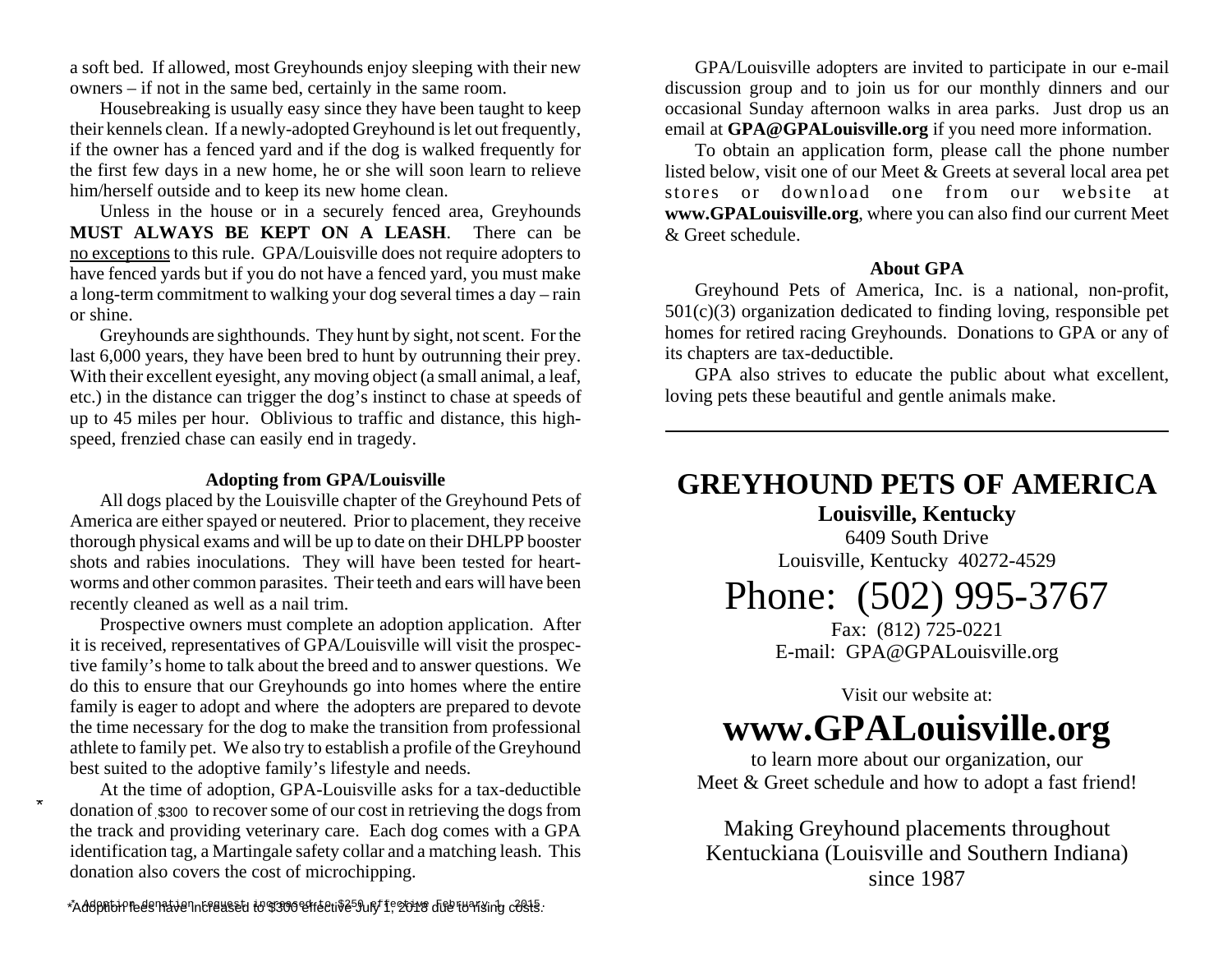

Greyhound Pets of America/ Louisville Chapter

6409 South Drive Louisville, Kentucky 40272-4529 E-mail: GPA@GPALouisville.org (502) 995-3767 FAX: (812) 725-0221 **www.GPALouisville.org**

### GREYHOUND ADOPTION APPLICATION

NOTE: We highly recommend all potential adopters read *Adopting the Retired Racing Greyhound* by Cynthia Branigan and, if they have children, we suggest *Childproofing Your Dog* by Brian Kilcommons. Both of these books, and many others, on the subject of *Greyhound adoption* are available from Amazon.com through the link on our **www.GPALouisville.org** website.

|                                                                                                                                            | Spouse's Cell Phone: Value of the Contract of Spouse's Cell Phone:               |
|--------------------------------------------------------------------------------------------------------------------------------------------|----------------------------------------------------------------------------------|
| Age Group of Applicant(s): [ ]Under 25 [ ]25-35 [ ]36-45 [ ]46-55 [ ]Over 56                                                               |                                                                                  |
| Number People in the household: Adults - __________ Children - ________                                                                    | Ages of children under 16                                                        |
| Have you read any books about retired racing Greyhounds as pets? [JYes<br>If so, what books have you read? Any other research you've done? | $\lfloor$ No                                                                     |
| Have you visited any of our Meet & Greets?                                                                                                 | [_]Petsmart [_]Feeders Supply [_]Sears Outlet<br>[ ]Tractor Supply [ ]Rural King |
| What has motivated you to adopt a Greyhound? ___________________________________                                                           |                                                                                  |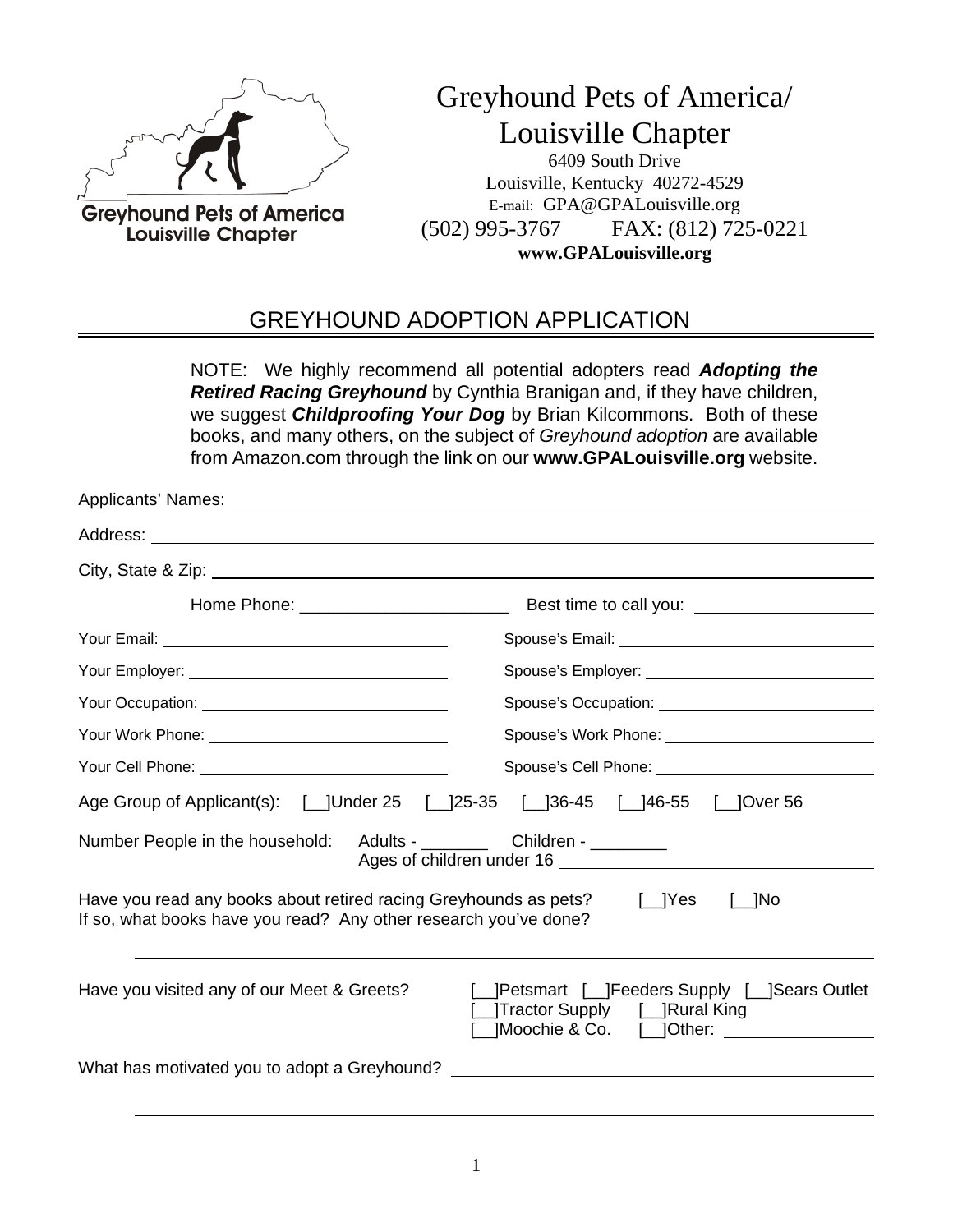| How long have you considered adopting a Greyhound? _____________________________                                                                                                                                                                |
|-------------------------------------------------------------------------------------------------------------------------------------------------------------------------------------------------------------------------------------------------|
| Have you applied with any other adoption group? [_]Yes<br>$\lfloor$ No                                                                                                                                                                          |
|                                                                                                                                                                                                                                                 |
|                                                                                                                                                                                                                                                 |
|                                                                                                                                                                                                                                                 |
| If you adopt, will your Greyhound be in regular contact with<br>children or pets other than those in your family?<br>[__]Yes<br>$\Box$ No                                                                                                       |
|                                                                                                                                                                                                                                                 |
| Do you intend to jog/run with your Greyhound? [1] [2] [2] [2]<br>$\lfloor$ No                                                                                                                                                                   |
| $\lfloor$  Yes<br>$[\_]$ No<br>Do you intend to obedience train?                                                                                                                                                                                |
| Do you [ _ ]own your residence or [ _ ]rent your residence?                                                                                                                                                                                     |
| In what type of residence do you live? [__]Single Family Home<br>[__]Multi Family Home<br>[__]Condo/Town House                                                                                                                                  |
| Do you currently have any pets?<br>Are they indoor or outdoor pets?<br>Are they indoor or outdoor pets?<br>Are they spayed/neutered? [Jes [JNo]<br>Current on shots? [1] Yes<br>$\lfloor$ No<br>Current on heartworm preventative? [_]Yes [_]No |
| Do you have stairs inside or leading into your home? [_]Yes [_]No If yes, how many? ______                                                                                                                                                      |
| If you rent, does your landlord allow dogs? [1] Yes<br>[__]No<br>[__]Don't Know                                                                                                                                                                 |
| Landlord's Name Landlord's Name Landlord's Name Landlord's Name Landlord's Name Landlord's Name Landlord's Name Landlord's Name Landlord's Name Landlord's Name Landlord's Name Landlord's Name Landlord's Name Landlord's Nam                  |
|                                                                                                                                                                                                                                                 |
| $\lfloor$ No                                                                                                                                                                                                                                    |
|                                                                                                                                                                                                                                                 |
|                                                                                                                                                                                                                                                 |
|                                                                                                                                                                                                                                                 |
| Do you plan to use a crate?<br>[__]Yes<br>$\_$ ]No<br>If yes, have you already purchased a crate? [_]Yes<br>$\lfloor$ No<br>If yes, what type of crate (open wire, plastic/airline type)?                                                       |
| Do you have a fenced-in yard?<br>$\lfloor$ Yes<br>l INo                                                                                                                                                                                         |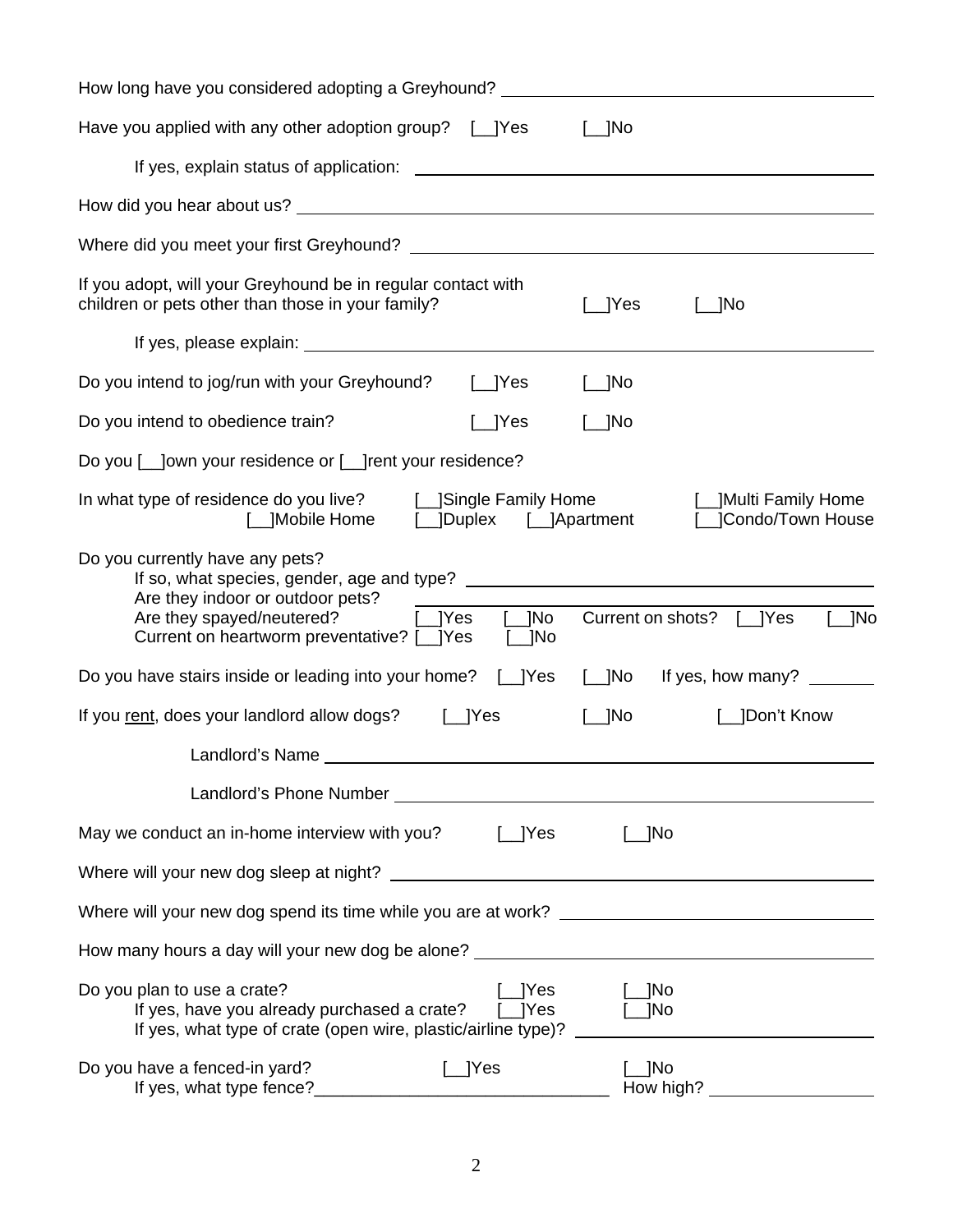| If you do not have a fully fenced yard, are you willing to provide<br>on-leash walks for a Greyhound at least four (4) times a day? [1] Yes [1] No<br>You can never ever put a Greyhound on a chain run or tie-out. It can literally break its neck!                                               |                                                                                                                                                                                                                                |  |  |
|----------------------------------------------------------------------------------------------------------------------------------------------------------------------------------------------------------------------------------------------------------------------------------------------------|--------------------------------------------------------------------------------------------------------------------------------------------------------------------------------------------------------------------------------|--|--|
| What type/brand of dog food do you plan to feed your dog? ______________________<br>Premium, high-quality kibble (free of corn and soy) is recommended for retired Greyhounds.                                                                                                                     |                                                                                                                                                                                                                                |  |  |
| Do you travel often?<br>If yes, will you take your Greyhound with you? [JYes [JNo]<br>If no, what arrangements will you make for your new dog?                                                                                                                                                     | $[\ ]$ Yes $[\ ]$ No                                                                                                                                                                                                           |  |  |
| Do you anticipate major lifestyle changes in the next year<br>(e.g., new job, retirement, moving, new baby, etc.)? [1] Yes                                                                                                                                                                         | $\lbrack \quad \quad \rbrack$ No                                                                                                                                                                                               |  |  |
|                                                                                                                                                                                                                                                                                                    |                                                                                                                                                                                                                                |  |  |
| What do you consider valid reasons for giving up a pet?<br>JFinancial Problems [ J House Remodeling [ J Having a Baby [ J Owner's Illness<br>[New Marriage [DJob Loss or Relocation [DJMoving into a Smaller Home/Apartment<br>_JProblems with housebreaking/discipline [_JDestruction of property | [_]Too Expensive (vet costs, food, etc.)                                                                                                                                                                                       |  |  |
|                                                                                                                                                                                                                                                                                                    |                                                                                                                                                                                                                                |  |  |
| Would you consider a special needs Greyhound or a senior (age 8 or more)? ______________                                                                                                                                                                                                           |                                                                                                                                                                                                                                |  |  |
| Have you ever surrendered a pet to a rescue or animal shelter? [1] Yes [1] No                                                                                                                                                                                                                      |                                                                                                                                                                                                                                |  |  |
| Please explain the circumstances of the surrender: _____________________________                                                                                                                                                                                                                   |                                                                                                                                                                                                                                |  |  |
| <b>REFERENCES</b>                                                                                                                                                                                                                                                                                  |                                                                                                                                                                                                                                |  |  |
|                                                                                                                                                                                                                                                                                                    |                                                                                                                                                                                                                                |  |  |
| Address                                                                                                                                                                                                                                                                                            |                                                                                                                                                                                                                                |  |  |
|                                                                                                                                                                                                                                                                                                    |                                                                                                                                                                                                                                |  |  |
|                                                                                                                                                                                                                                                                                                    |                                                                                                                                                                                                                                |  |  |
|                                                                                                                                                                                                                                                                                                    |                                                                                                                                                                                                                                |  |  |
| Personal References (other than relatives):                                                                                                                                                                                                                                                        |                                                                                                                                                                                                                                |  |  |
| (1)<br>(2)                                                                                                                                                                                                                                                                                         | Name                                                                                                                                                                                                                           |  |  |
|                                                                                                                                                                                                                                                                                                    |                                                                                                                                                                                                                                |  |  |
| City, State, Zip                                                                                                                                                                                                                                                                                   | City, State, Zip                                                                                                                                                                                                               |  |  |
|                                                                                                                                                                                                                                                                                                    |                                                                                                                                                                                                                                |  |  |
|                                                                                                                                                                                                                                                                                                    | Email experience and the set of the set of the set of the set of the set of the set of the set of the set of the set of the set of the set of the set of the set of the set of the set of the set of the set of the set of the |  |  |

3